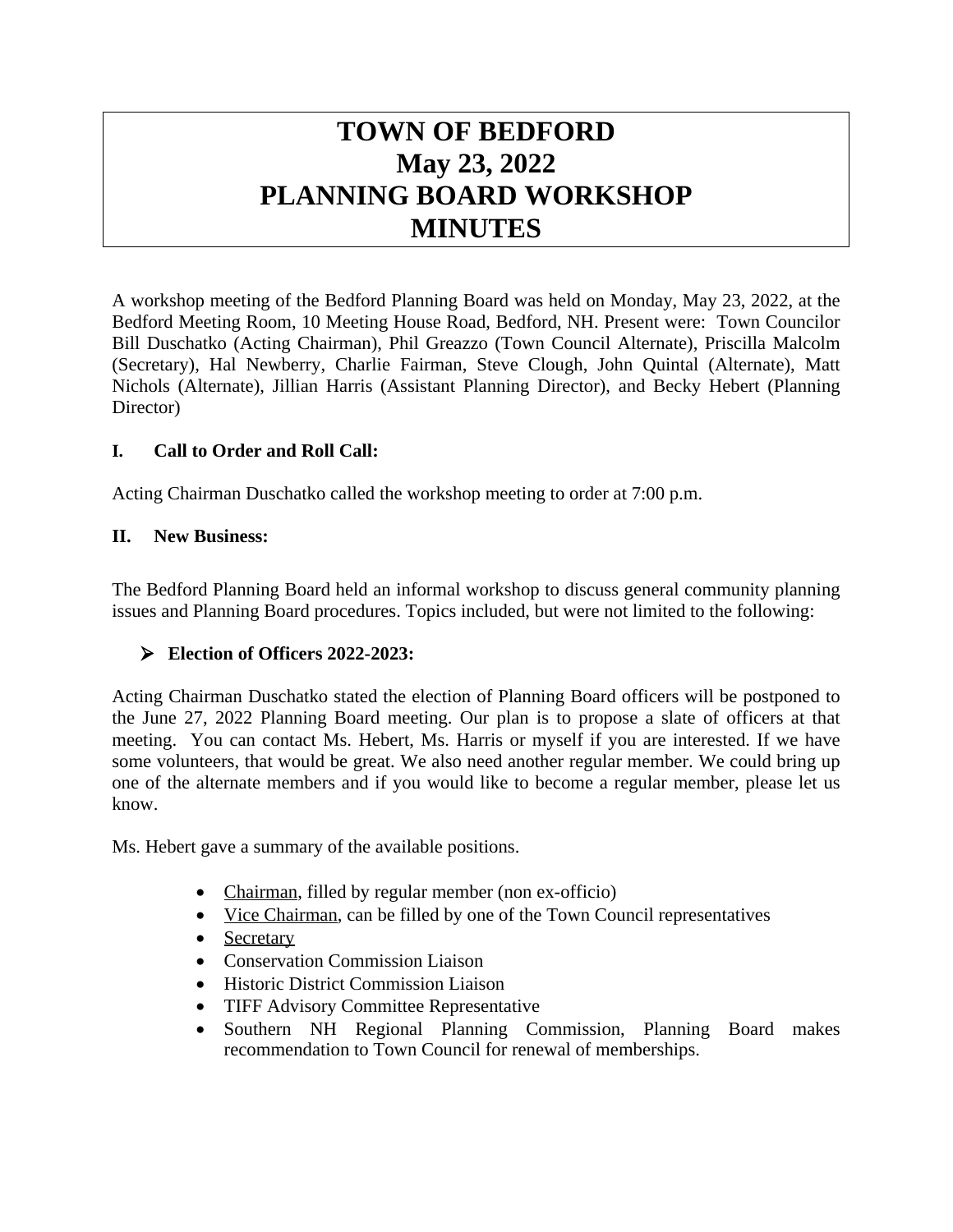Ms. Hebert stated Bedford has 3 full-time members, 3 alternates on the Southern NH Regional Planning Commission. One alternate is resigning, so there will be vacancy for this. Danielle Evansic and Bill Jean are interested in having their memberships renewed. These are 4-year terms that expire annually in July. They meet once a month. There are about 60 members. There are 14 communities included in the commission.

Mr. Newberry stated I think the Board should consider nominating officers at the next official meeting, especially if there aren't a good list of people to take on the positions. I think that might be a good way for the Board to think about who do you want to nominate and then those nominees can stand for election or decline or both. Ms. Hebert stated we could discuss it tonight and have a slate of officers that we move to vote on at the next meeting. Mr. Clough asked is the Chairman scripted? Ms. Harris responded yes. Mr. Nichols asked how demanding is Secretary? Ms. Malcolm replied I haven't had to do anything up to this point. Ms. Hebert stated on occasion the Secretary might have to chair a meeting. Mr. Nichols asked would I have to move up as a regular member? Ms. Hebert replied yes.

Mr. Nichols stated I will volunteer as Secretary. Mr. Fairman stated I will volunteer as Chairman. Acting Chairman Duschatko stated I will stay as Vice Chairman. Mr. Clough stated I will stay on as the Conservation Commission Liaison. Mr. Quintal stated I will be stepping down from the Historic District Commission due to a scheduling conflict.

Ms. Hebert stated we have a partial slate of officers, and if anyone is having second thoughts or think they want to put their name in, please email us and we can give some guidance and talk about it at the next meeting.

- **Discussion of suggested training opportunities:**
	- **'The Workings of a Planning Board' NHMA webinar**
	- **NHMA Local Officials Workshop**
	- **Riggins Rules and Social Media Policy**

Ms. Hebert stated we wanted to just have an open discussion of the suggested training opportunities we had sent out to the group. If anyone had a chance to participate in any of that board member training, we would love to hear your thoughts on that, if you have any questions about how the Board procedure works here in Bedford or statewide, we would like to use this time to just have a  $Q \& A$  and answer questions. We also included a copy of the Riggins Rules and the Town's Social Media Policy. NHMA ran an article on Riggins Rules, which I think are really concise, written in very relatable and easy to read language, and I think it is a nice reminder for everyone, including staff, on what your best practices are when you are at a public meeting.

Ms. Hebert stated our social medial policy is another one that we just were constantly reminding new board members and want to make sure that you are all aware of what the Town's policies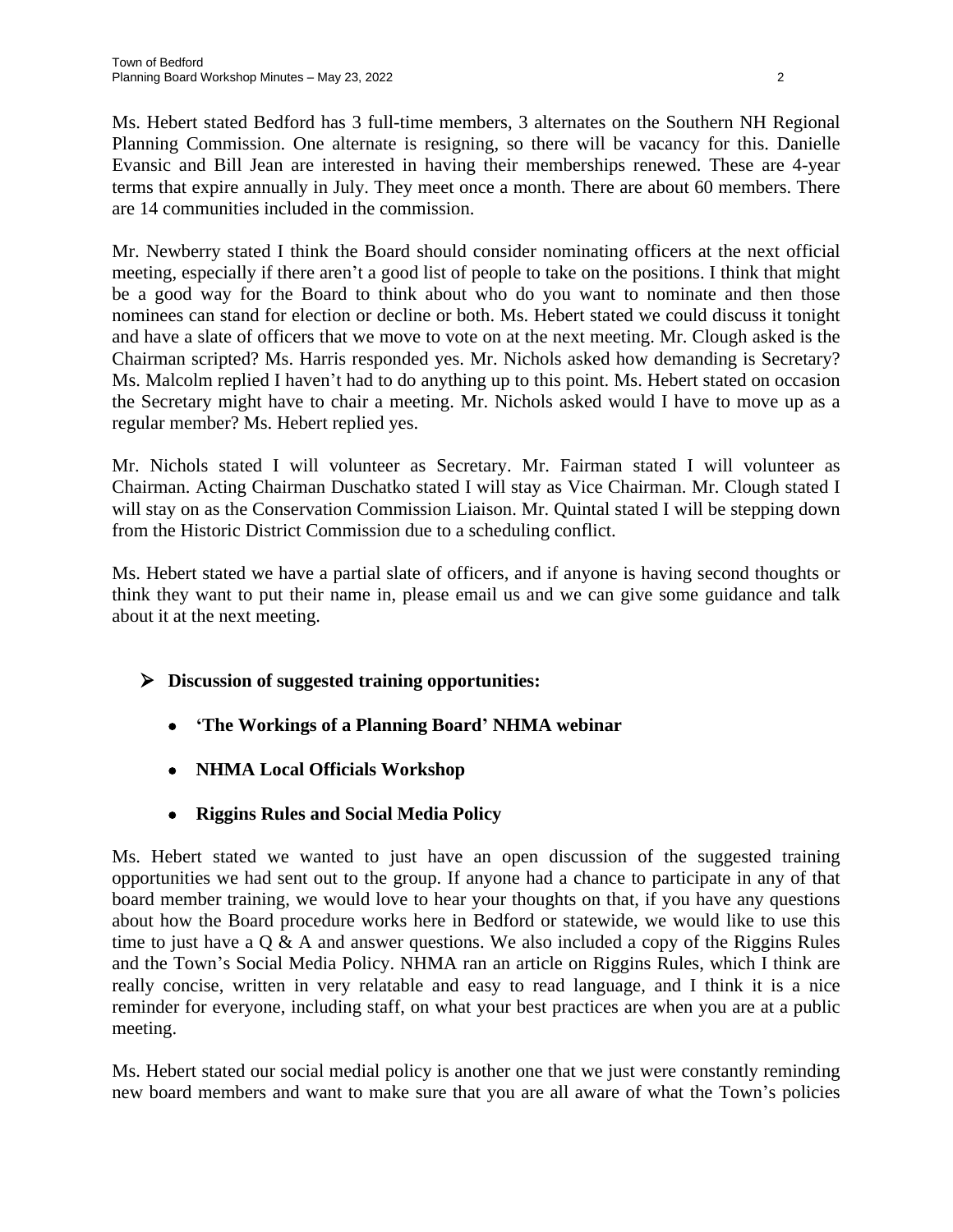are regarding social media, and we are happy to answer any questions about that. The short advice on social media is to keep your opinions to yourself when you are sitting on this board and don't engage in public forums that might be discussing pending applications or planning issues because it may preclude you from participating in that application review when something does come before the Board.

Mr. Quintal stated there was a new one that came out today looking for people to sign a petition on west Route 101, commercial only. Ms. Hebert stated there is a petition floating around town and you may see it in your networks, that is asking for folks to sign a petition to maintain commercially zoned land and commercial use along Route 101 and to not permit residential development in the commercially zoned land. The Zoning Board had a case recently where there was a developer looking for a variance to not connect to public sewer and to not provide 25 percent of affordable units for a proposed elderly housing development, which is a permitted use. I don't want to get into too much discussion about the merits of the project, but that is a good example of don't engage in the petition unless you would consider yourself wanting to step down preclude from participating in a Planning Board review and discussion on that topic. Mr. Nichols asked by engage you mean not even sign it? Ms. Hebert responded correct, unless you feel really strongly about it and then just know that when development on Route 101 comes before this Board, you may need to step down.

Mr. Newberry stated I didn't do the webinar but I did look at the charts associated with that and I thought they were very well done and I thought they hit a lot of really good points that are easy to forget about or for a reminder. I also looked at the handbook they referenced. I didn't really read it, other than the Table of Contents, but that looked pretty good also. I have seen the Riggins rules before and those I think are also very helpful and are worth a read if you haven't looked at them.

#### **Goals and Priorities for 2022-2023:**

#### **Housing Working Group**

Ms. Hebert stated in March the board talked about establishing a housing working group to discuss housing opportunities in Bedford broadly, and this was based on a recommendation from the newly adopted Master Plan, which had one of the main goals was to provide opportunities for housing choice and recommends that the town continue to provide realistic opportunities for workforce housing development consistent with State law and to regularly assess the effectiveness of Bedford's workforce housing ordinance. We talked about the makeup of the committee, and we had a couple of folks volunteer to serve on the committee. The group hasn't yet met or been formally established. We have had Mr. Newberry and Vice Chairman Duschatko volunteer to sit on the committee, and Mac McMahan also volunteered, and he may still be willing to participate as a resident member. The former Planning Board Chair Jon Levenstein has also suggested he would be interested in volunteering.

Ms. Hebert stated tonight I wanted the group to talk a little bit more about how large that group should be, who should have representation on the committee and what the primary focus should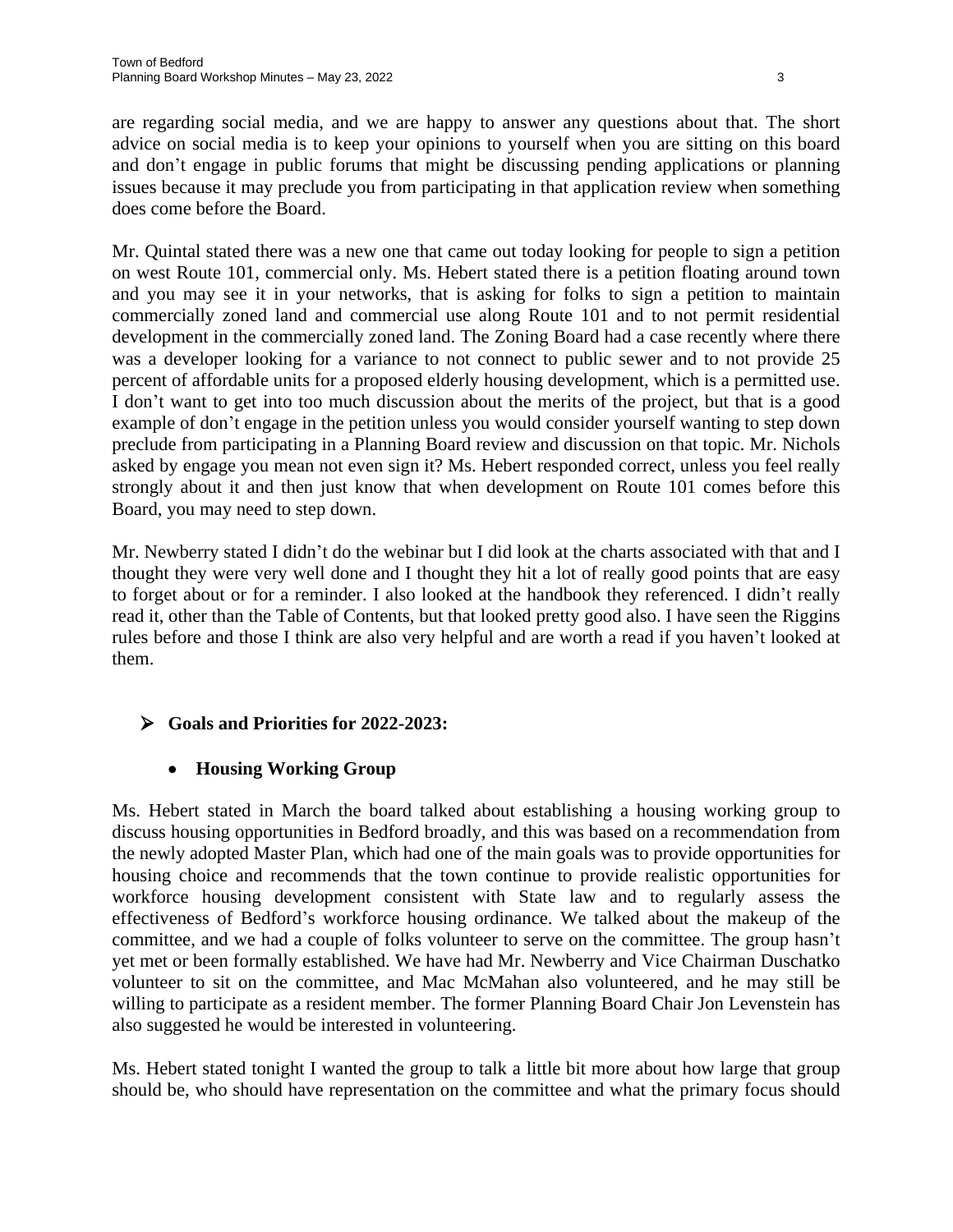be for the group for this year. Our recommendations are to review and track any changes in State law, including any pending bills, and to come back to the Planning Board and report at your September workshop, recommendations for any changes that might need to be made to maintain compliance with State law. There is a large omnibus housing bill that has been going through the State legislative process, and its fate is still unknown but there is HB 1661 that has several changes to New Hampshire State law, weaving into it incentives and changes in how planning boards would handle workforce housing applications. I think it would be good for this committee to review that and review it against our Zoning Ordinance and staff would assist and you could discuss any necessary changes for compliance if that housing bill passes. Mr. Clough stated that was actually tabled as SB 500 and they snuck it onto HB 1661. They are trying to sneak it through. Ms. Hebert responded yes; it was tabled as SB 400 and it went to Committee of Conference just last week. It is a large bill. I went through it today, because each time it has been discussed, it has been amended slightly, so it is something that I have tracking throughout this legislative season, and I came up with 11 sort of significant initiatives or changes embedded in the bill. As a for instance, it would make any zoning that a town has on the books for elderly housing, which Bedford does have a specific land use category for elderly housing. The same zoning that is one the books for elderly housing would have to be permissible for workforce housing. You would essentially have the same incentives for elderly housing as for workforce housing. That changes our housing and zoning for housing significantly and we would want to review that. But if the bill passes, that wouldn't go in effect until July 1, 2023, so it does give us time to get through some review and local zoning amendments if we feel it is warranted. There are some incentives for workforce housing, there are changes to the Planning Board's timeline and clock for review of applications, there is a section on fees needing to be posted clearly or considered waived, there is a whole section on Planning Board and Zoning Board member training. Mr. Clough asked this is all to the positive for developers? Ms. Hebert responded there is a lot of stuff going on. I think it will be ripe for discussion if it passes with the housing working group.

Mr. Fairman stated I think we all know that there is a group in Bedford that has a new petition as part of that, that would rather than we not have any apartments or workforce housing. I think we would be remiss if we didn't try and get some of them on this committee. I don't know how to do that necessarily, I don't know who they are, but perhaps the committee should not just be people from the board. Mr. Newberry stated I would agree that we need that input, I am not so sure that the committee should have an expanded membership to try and reach all interested perspectives. Mr. Fairman stated I don't know what size the committee should be. Mr. Newberry stated I do agree that the committee should probably make a list of different perspectives that they would like to solicit input from, if not actually on this committee. My only reservation would be where do you draw the line in size and perspective on people you bring and sit as a part of the subcommittee. I think the subcommittee being populated by as objective as possible people would help to optimize a good perspective outcome rather than having people with known agendas sitting on the committee. Mr. Fairman stated I think you are probably right. I think you could solicit opinions from developers, as well as, from some of the people against it. From a variety of different people, you could appoint from a variety of different groups. Mr. Newberry stated developers, realtors, probably the business community at large because I think the business community would have an interest in affordable housing, I don't like to use the word workforce housing. I think it has become a little used and ways that probably make it a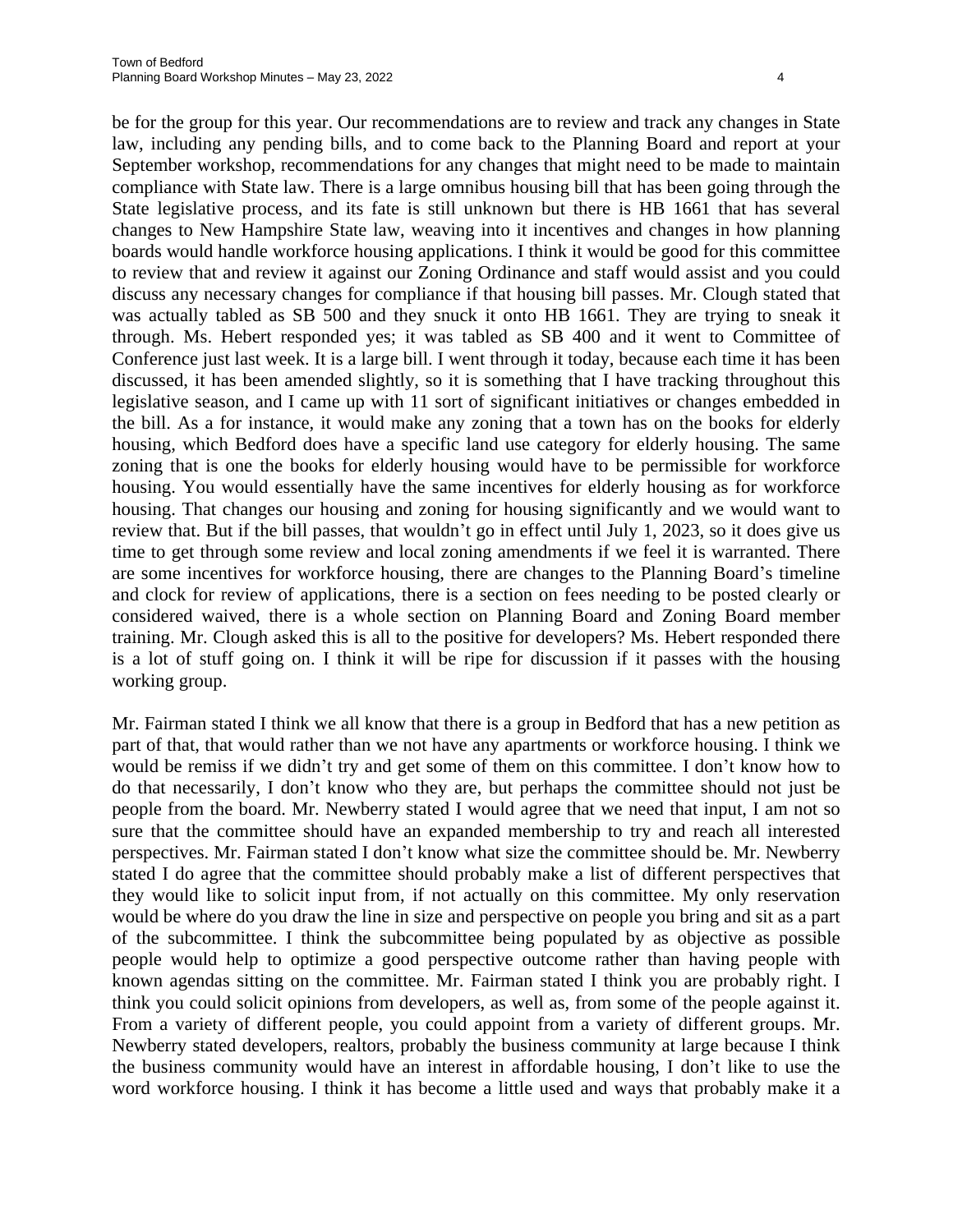little more controversial than it really warrants, but I think you are right that one of the things that the committee should do is probably put together a list of who we want to get, or who does the committee want to get input on this whole question from and try to draw that list so that it solicits different perspectives. Ms. Hebert stated we could invite people to come as guests at working group meetings, we could do some outreach. Mr. Newberry stated I haven't given it a lot of thought, but one of my concerns where I heard you say reporting in September, I am not sure how realistic that is seeing that we are basically approaching June. I think in September a status report; I am not sure that a proper job can be done in that timeframe. Ms. Hebert stated it is a big topic; it is complex. Mr. Newberry stated I would even go so far as to say that the committee may want to create some kind of a questionnaire as a start and circulate that to different perspectives and different organizations as a starting point just to get the thought process going, not only with the committee but also with anybody with positive or negative input and that might help to kind of structure the input a little bit also, so that it is a little easier to look at an organization that is neutral, an organization that will we have to do this, and an organization's perspective that is no way, and that way you would get their take against the same basic set of questions where that might make it a little easier to evaluate what kind of recommendations you might end up with. Acting Chairman Duschatko stated I don't disagree with you, however, there has been a survey out for three months regarding a question on housing. It has not been well publicized. There have been minimal responses in Bedford, but Bedford is better than the other communities. It is a State deal; it is not just a southern New Hampshire thing. The State has put in \$500,000 to each one of the planning commissions to run this housing analysis study, which all stated from a similar survey, that asks for your attitudes, how do you see it, good, bad, the whole works. It is not the best survey in the world, in my opinion, but it is certainly not the worst. The problem is that you are getting very limited response. It is poorly designed in the sense that the same person could answer multiple times. I think they cleaned that one up. But if this bill passes, which I think it is going to, we are going to be put into a situation that in a year from July, we are going to have to treat all of our housing based on what our zoning is for elderly and there is no way around it because they are very specific in the legislation saying, "Housing developments that exclude minor children from more than 20 percent of the units, or which are more than 50 percent of the dwelling units that having fewer than two bedrooms or subject to age restriction, shall not constitute workforce housing for the purpose of these restrictions." That is elderly. In this particular statute there are a couple of inconsistencies, this being one of them. If this goes through, it is basically, from my simplistic interpretation, has told you what you are going to have for your zoning. You can't restrict anybody or the type of development, and you can't use the elderly exemption, that everyone has gone around for years, and doing it. I think we have to be aware of that. Ms. Hebert stated you have to provide the same incentives including location for both. Acting Chairman Duschatko stated if you say you can't have workforce housing apartments on Route 101 in a Commercial Zone, but we just allowed an elderly project, guess what, we are going to have those apartments in that Commercial Zone. It is a major problem. I really don't know how to get around it. They have complicated matters also by allowing a community to go out and set the size, something like a TIFF district, and saying this is going to be a housing district now, and there will be all sorts of incentives and tax programs, but as Ms. Hebert and I were going over the language, the interesting thing is we could take a 20-acre shopping mall, say we are going to make it housing and all of a sudden there is a guy in the middle that owns his property that says I am not going to sell my store. We can't take it by eminent domain, so that whole district sort of becomes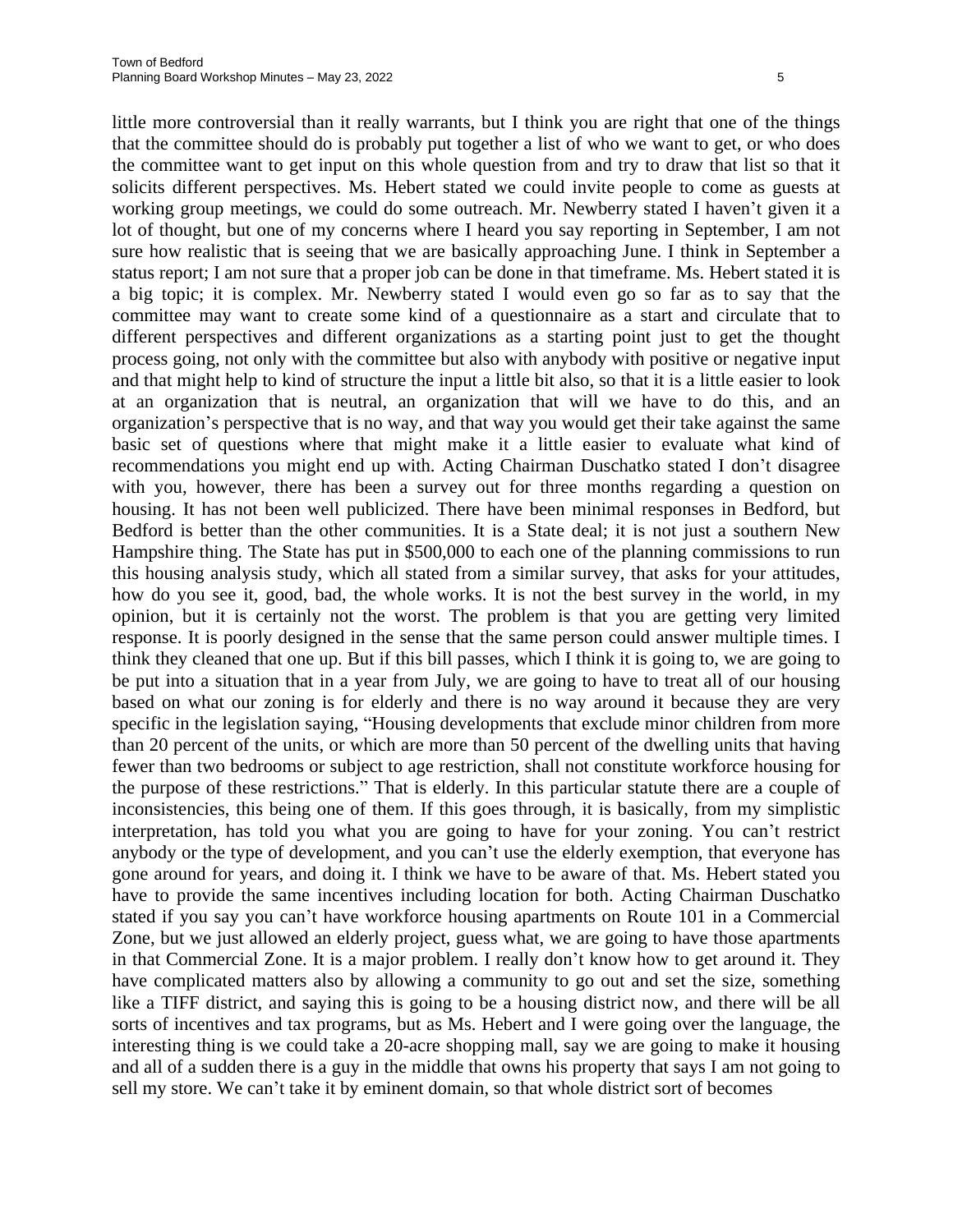worthless. Why can't we take it by eminent domain, because the statute that is proposed here explicitly prohibits that. This is the type of legislation that is going through, and to my person opinion, is really sloppy. Mr. Clough stated like I said in the beginning, it is all to the advantage of the developers, and it is sneakily written. It is tagged onto HB 1661 in the dead of the night. Acting Chairman Duschatko stated the same thing on the Governor's housing investment thing. They don't have a clue what they are trying to do in term so getting that money out or how to do it. When the Executive Councilors asked them for answers, they didn't get any answers, they just got a lot of mealy mouth stuff coming back and they say we are not going to fight anymore and they passed it, because election season is coming up.

Ms. Malcolm asked how economically feasible is it for developers to put in affordable housing or what we used to call workforce housing? I see there is something here about \$10,000 per unit. I am thinking about the proposal that we had on the Board for Circle Drive down near the border of Merrimack, and there was going to be workforce housing there, there was going to be elderly housing there and they could not make that go economically. Is that right? Ms. Hebert responded no. It is still out there, but they are looking for the right developer and the right financing. Acting Chairman Duschatko stated look at all of the other things. You have Bedford Village Inn's development of very, very expensive housing and the first thing they need is a waiver because we can't have two units out of our ten that might be a little bit cheaper. This is getting ridiculous. We either deal with it upfront or we don't. As long as they thing they can come in here and they can get a waiver for all of this stuff, why bother to have it, why waste our time and trouble. What is going to happen because of that is that we are going to get more of this legislation telling us what we can and cannot do in our communities. That is all that this is; it is a push by three or four developers, a major one in Concord who is very well connected, and has made his fortune on low income housing and he gets the word out. Mr. Fairman stated but also not if you can't get financing. Acting Chairman Duschatko stated you get financing for this because it is all tax incentive, money from the state and feds. Mr. Fairman asked is that what this development is waiting for? Acting Chairman Duschatko responded sure; I do. They didn't know how to put it together correctly to start with. If they put it together correctly, it wouldn't have been any problem. We all hear about Bow Lane, that had to be market rate units. Well it didn't. It has turned out to be 80 percent subsidized. All of the money is made up front. It financed more per unit than two times the construction cost. They would take those every day. Mr. Clough stated and the Planning Board swallowed that hook, line and sinker. That is one reason I ran for the Planning Board. Acting Chairman Duschatko stated this is not a new program. This has been done in this country and New Hampshire since the 1960's; you just package differently. It the 1960's we put it together, we sold the loans to Fanny Mae, we had to hold them for eight years, we turned around and took those apartment houses and turned them into condominiums. Ten years later the condominiums went down the tube, we bought them back and turned them back into apartments, and then ten years later we turned them back into condominiums. Nobody likes to hear this, but that is what is happening.

Ms. Hebert stated this was recently passed by our Governor and Executive Council. This is a \$100 million program to stimulate workforce housing development and construction in New Hampshire. The program does include potential funds available for zoning analysis at the local level, and there is also grant award of \$10,000 per unit with a cap of a million per project and a million per municipality for new units that are created within six months of the initial permit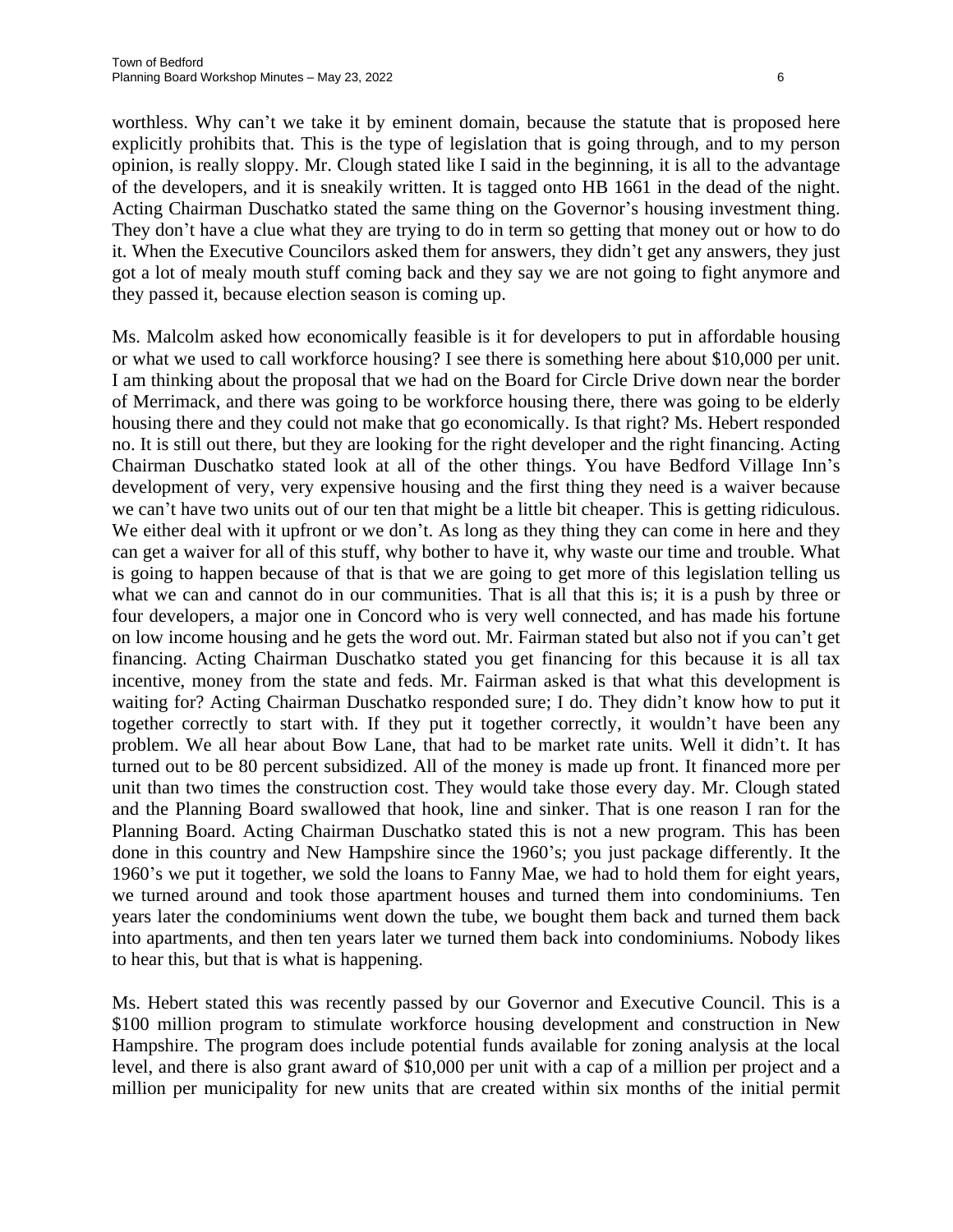being filed, which is a pretty fast track if you think about a permitting process. I looked for more information on this and the BEA memo seems to be what is out there right now for description and a breakdown of how the money would be spent and made available to New Hampshire communities, developers, stakeholders. That is another topic the Housing Working Group would want to track and follow and discuss. We may want to put a request in for grant monies. It is a big initiative, it's something that I think Bedford would want to stay on top of and be aware of.

Ms. Hebert stated lastly we have this Regional Housing Needs Assessment in process at Southern NH Regional Planning Commission. I don't know if they are on schedule, but they are targeted to have this analysis done by the end of the year. It would be good to also have that information and have a working group in place ready to review those results.

Mr. Newberry asked Acting Chairman Duschatko and Mr. Fairman, how much of that Southern NH Regional Planning Commission assessment and analysis is dependent on this questionnaire? Are they doing anything that is looking at the available data to analyze it and not depend solely on response or a lack thereof in a questionnaire? Ms. Hebert stated I do know they have a demographic consultant, so they have someone specifically analyzing demographics statewide and looking deep into census data and information on housing units and they will be providing a breakdown per municipality and per region. Mr. Fairman stated knowing the staff we have in there; I am sure they are doing more than just a survey. They survey has to be just part of what they are doing. Mr. Newberry stated I know that there are some technically qualified people on the commission staff. Acting Chairman Duschatko stated they are pretty much following their guideline that they all agreed in. Ms. Hebert stated all of the regional planning commissions are doing this at the same time, and they have a form that they have agreed upon for the housing needs assessment reporting and there is a demographic that is assisting each of the regional planning commissions in the state on their analysis and breakdowns. In the past Nashua Regional Planning Commission's housing needs assessment was very different from Southern NH Regional Planning Commission's and very different from Lakes Region, so from a statewide perspective, they are trying to align all of these studies so we can look at where New Hampshire is statewide and then drill down into the regions and into the individual communities. Mr. Newberry responded that sounds good. I could imagine that where adjacent areas could have impacts on everybody else who touches.

Ms. Hebert asked are there any thoughts on the working group? How and when to kick it off, who should be involved, how often and when we should meet? Mr. Newberry asked what was the Board's thinking on that? Was that just volunteers or does the Board vote to appoint or what are we comfortable with? Mr. Fairman stated I think volunteers is fine. It sounds like we have a good base of the Board that has volunteered for it and I think a meeting should be scheduled. Acting Chairman Duschatko stated we have to get some people outside of the Board. Ms. Hebert stated we could look for three other resident members and have a committee of five. Mr. Newberry asked would Planning Staff work with that group? Ms. Hebert responded yes. Mr. Newberry stated I am willing to volunteer. Acting Chairman Duschatko stated I would also. Mr. Nichols stated I will volunteer also. Ms. Hebert stated we can't have a quorum of Board members. We need to keep it to three Planning Board members. Ms. Harris stated we could aim for 9:00am meeting time. We can pick a date of a Thursday in June and get that scheduled.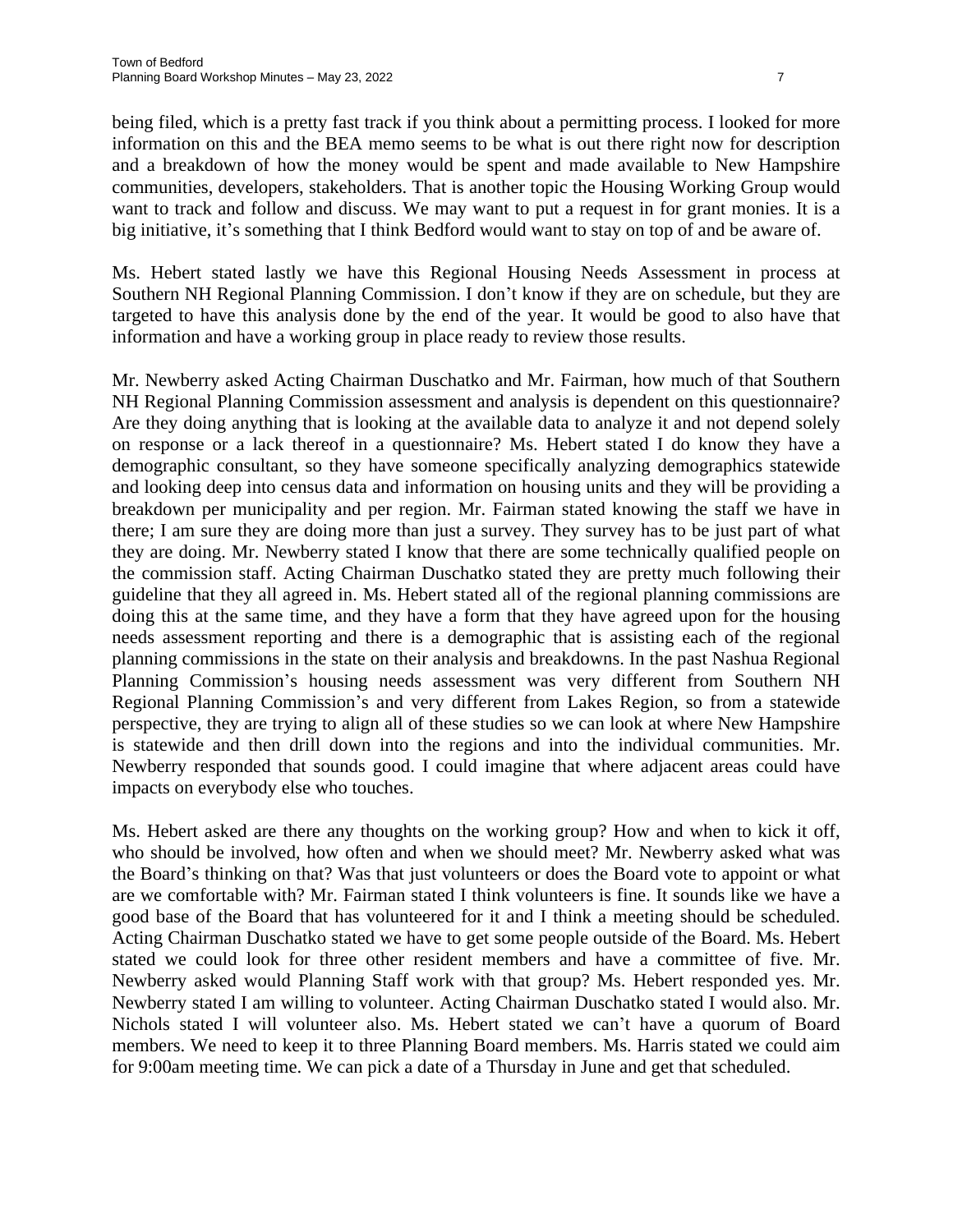### **LDCR Update – Landscape Architect certification**

Ms. Hebert stated at your last workshop we had a nice presentation from a local landscape architect, Leo Urban. I wanted to let you know that we are working on drafting that amendment to your Land Development Control Regulations. and it hasn't fallen off our radar. We wanted to put a reminder that that would be coming before the Board hopefully mid to late summer.

Mr. Newberry asked the way it is now is that the landscape plan can be created by any engineering firm and doesn't require that they have a licensed landscape architect on their staff for approving the landscape design? Ms. Hebert responded yes. Mr. Newberry stated I think that would be an improvement. I don't recall a landscape plan that to a layman like myself that looked absolutely horrendous, but I think having that level of review on it and approval of it, would probably consistently result in better landscape plans. Ms. Harris stated Mr. Urban explained that if they certify it, then they certify that things are going to be planted as they are on the plan. I think it helps us when we are doing site inspections.

## **Any other topics or comments from Board members**

## **Temporary Signs and Real Estate Signs**

Ms. Hebert stated some background on the temporary sign ordinance because it is a little different from what you typically work with from a regulatory framework. The temporary sign ordinance is housed within the General Code of Ordinances and it is amended and administered by the Town Council, so waivers requests to the temporary sign ordinance are made directly to the Town Council and approved by the Town Council. We don't have them very often. The Planning Department administers the permit process itself but we do that on behalf of the Town Council.

Ms. Hebert stated the regulatory framework for real estate signs is housed within the Zoning Ordinance. If someone can't meet the dimensional standards or requirements for a real estate sign, technically that would be a trip to the Zoning Board of Adjustment for relief and/or a Conditional Use Permit with Planning Board. They are a little different; they are two different categories of signs, and the temporary signs are those roadside signs that you see all over town, especially this time of year, advertising a myriad of events and sales. We are broad in how we interpret special event, but they are supposed to tie back to a special event for either a not-forprofit group or a business and businesses are allowed to have up to 120 days of temporary signs. You will see them come up and come down and they are popular and we do the best to control the ones that aren't permitted. If you every drive by the Town office building and you look where the Planning Department entrance is, you will see a big pile of temporary signs that Kathleen Ports, our Code Enforcement Specialist, will go out and collect and bring back so that the businesses can come and retrieve their signs. We don't throw them away right away.

Mr. Quintal asked who regulates road races in the town? Ms. Hebert responded the road race itself is managed by the Police Department through a permit for a special even, and they get a special allowance for additional road directional signs that may pop up right before the event to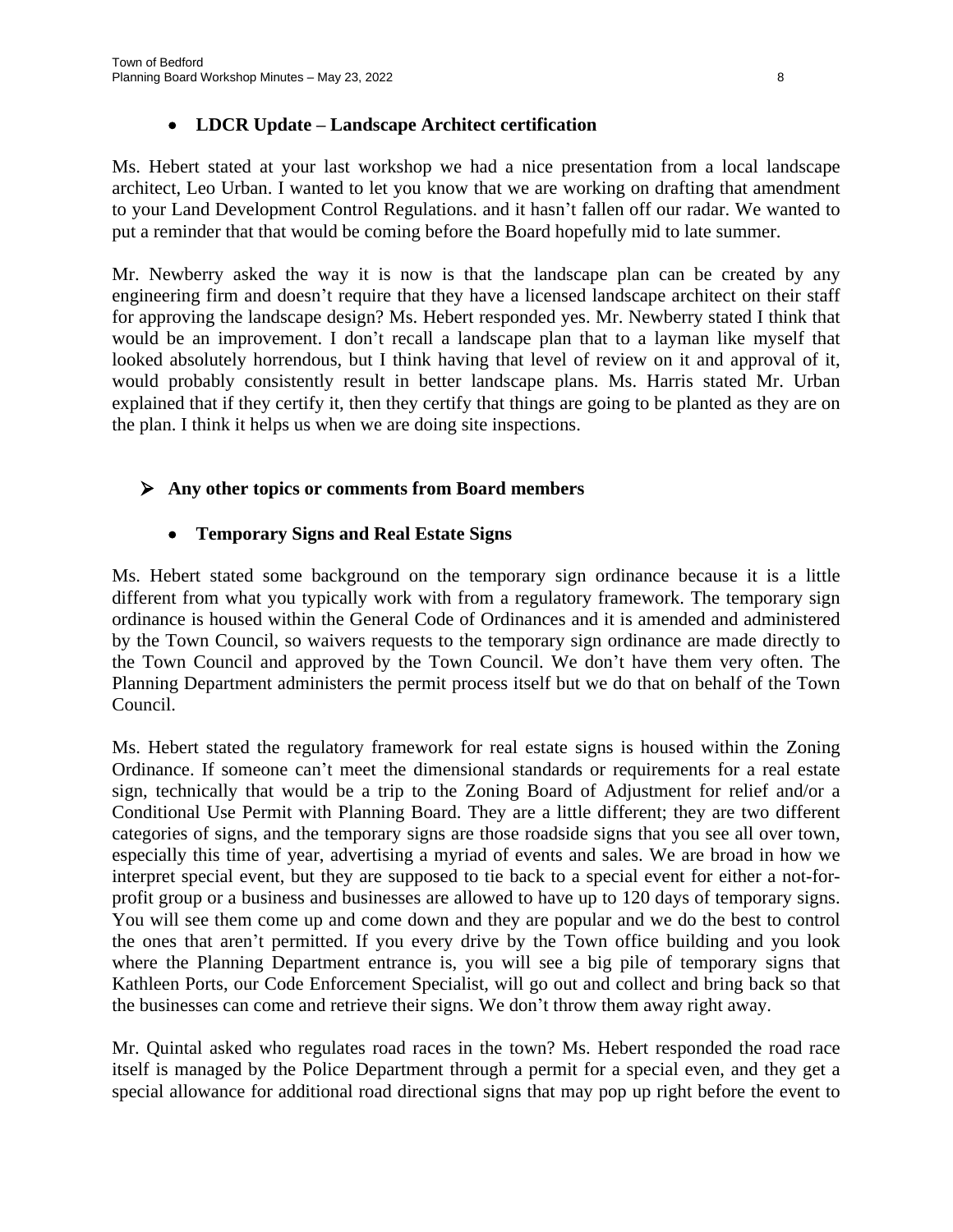let people know that the road might be closed or the race might be happening and to plan ahead. Mr. Quintal asked the Police Department is the decision maker if a road is going to be closed? It is not the Town Council? Ms. Hebert responded it is the Police Department.

Mr. Fairman stated I passed out photos of four signs that I would like to discuss because I think they are examples of some of the problems I see. I am specifically talking about the business temporary signs, not these other political signs that people stick in the ground. I would like to be clear that I am not criticizing the enforcement of the rules, I frankly don't think they are enforceable, I don't know how anybody can count 120 days on a sign when it is over when it can be spread out over four different events over a year. So a business can put up a sign four different times for a total of 120 days. Mr. Fairman stated I don't know a lot of answers but I feel that the temporary signs are a blight in Bedford. You go into Amherst and you don't see them, you go to a lot of places and you don't see nearly the number of temporary signs that we have, and they are all over.

Mr. Fairman stated the first example I submitted is a Primary Plaza. It is a 32 square foot sign and one post is 3 feet higher than the other, it is up continuously because they do change the banner occasionally because there are several businesses in here, and they can fill this up yearround. It is always there, it is not at all attractive, and I wonder why if you are going to have a place like this plaza that is going to have a sign permanently up, why isn't it part of the monument sign. I would like us to consider, or somebody to consider, electrical changeable signs restricted to letters and numbers rather than having these big temporary signs. That is one example.

Mr. Fairman stated the second example is in front of Copper Door and you can see two temporary structures, three green stakes and then the one that Copper Door actually uses. The ordinance does say that the frame is supposed to come down when it is not in use, and I assume the green stakes were probably a political sign, but I don't know that, but that just shows another part of the problem. This board spends a lot of time on signs to make sure the signs are good, a good size, we compromise on waivers, and then we get all of these temporary signs.

Mr. Fairman stated the third sign is an example of the many For Lease signs, and they fall into different categories, this one has been up for 30 years at least, and you can see that needs paint, there are black things driven in the holes to keep it up, it is leaning, and, again, they have a monument sign. If they are going to have a permanent For Lease sign, which this certainly is permanent in my view, why isn't it part of the monument sign? I know we can't go back and make them do that, but I would like to see going forward that maybe we could make that happen. There is another semi-permanent one that has only been up three or four years up on what used to be the Bedford Mall, a sign right by Citizen Bank, and that will be there for a long time. There are real estate signs all over this town that have been there for a long, long time, and where it is an empty lot, I don't think you can do much for that, but I think if we have a business and the business has a business For Lease sign should be incorporated into the overall business sign.

Mr. Fairman stated the fourth example is a sign on Route 101 that is there forever. I don't know if anyone of us can say that that sign is not up, the structure is definitely permanent, and I think the sign is almost always there.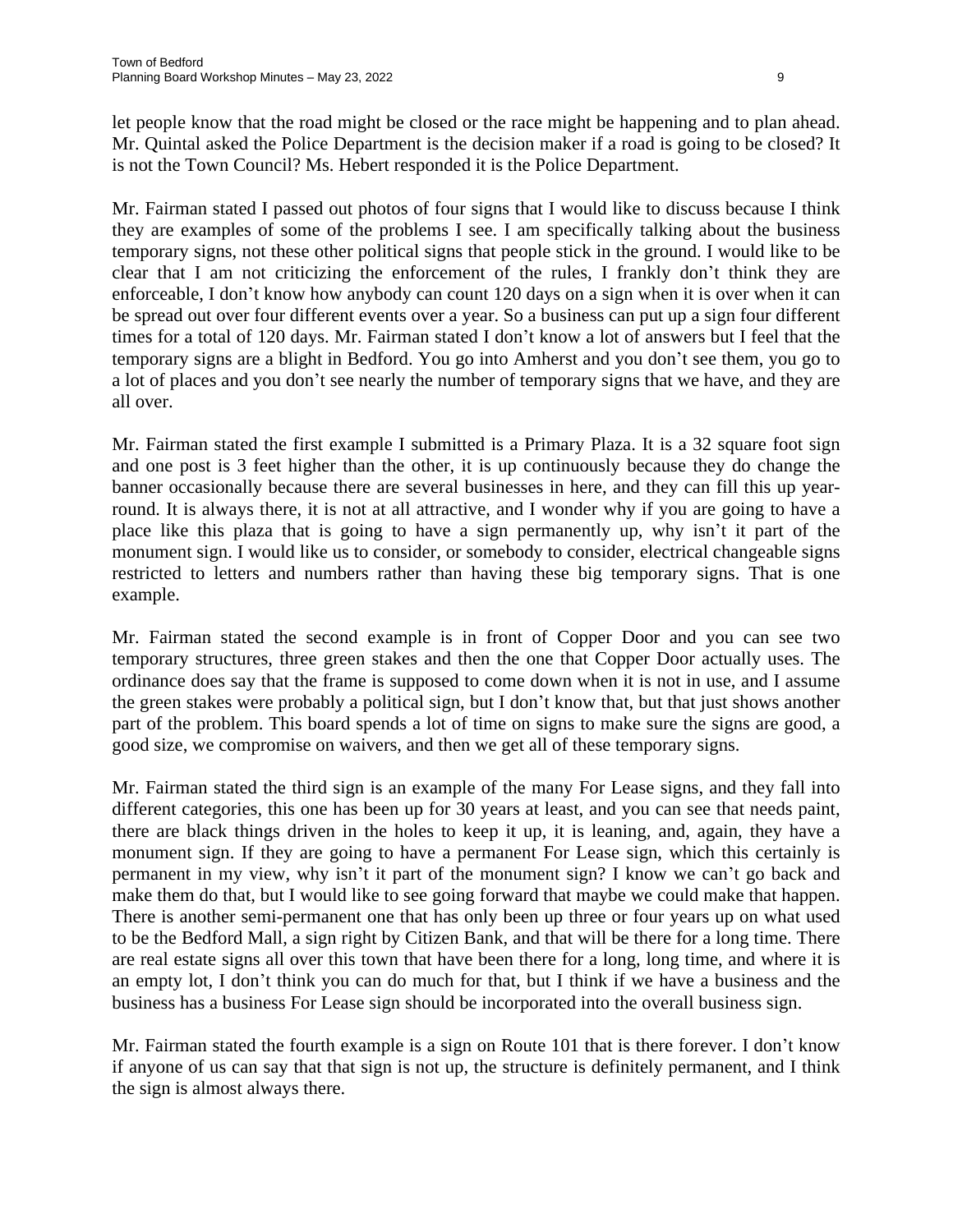Mr. Fairman stated the fifth sign that is another type of sign, that I don't have a picture, is in front Shorty's "Financing by Primary Bank" and that has been there four or five years since they started thinking about the project. I don't know what the rules are on that, but I think if we don't have rules, we ought to have rules.

Mr. Fairman stated I don't have solutions tonight, I am throwing this out as something I think the Board ought to be talking about, maybe have a separate working group committee to do something about it, and I will leave it to the Board to respond.

Mr. Newberry stated none of these look very temporary to me. Mr. Fairman stated if you look at them carefully, the one in front of Primary Bank, it is set into tubes. I think the wooden one at Copper Door is also set in tubes. The others are pretty permanent. Ms. Hebert stated if we called them up and said you have to take your frame down; they can pull that out of the tubes. Mr. Fairman stated it is permanent because they are just going to keep putting new banners on them. I drove down Route 101 today in Amherst and I didn't see a temporary sign, there are not a lot of businesses but there are some. Maybe you will see more along Route 101A. Mr. Newberry stated maybe we should take a look at see what their temporary sign ordinance looks like and whether that is something that we should be considering as a board. Mr. Fairman stated maybe look at two or three other towns and see what they have for temporary sign rules. Does this come under the Town Council instead of us? Acting Chairman Duschatko stated this hasn't come up in a couple of years. I think they have gotten worse. Mr. Fairman stated I didn't get into the political signs because we don't control that, but they are getting bigger and bigger and more and more signs.

Mr. Newberry stated I don't know what the answer is, but I think you are pointing at an issue that should be looked at. Part of me says I am sympathetic to local business and needing to promote themselves, but it looks like they have managed to turn them permanently placed signs. Mr. Fairman stated this is not mean to be business unfriendly, but I think we could improve our ordinance so that going forward you make space on your monument sign for a For Lease sign. Mr. Quintal stated or if it is a sale. You put the sale sign out at the beginning of your operation and then you take it down at the end of the day. Acting Chairman Duschatko stated the Town Council used to see that as the sandwich board signs that were only supposed to be up for a relatively short time and it just grew and grew and grew. Mr. Fairman stated non-profits are pretty good for putting them up for 30 days for sandwich signs. Ms. Hebert stated non-profits fall under the same category as these signs. There is no fee for these. Mr. Quintal stated for the animal hospital we said no to a changeable sign, for them to use a temporary sign. Mr. Fairman stated I think maybe in hindsight that that might be wrong. Maybe we ought to be allowing a changeable sign as part of the monument signs like Godecke has. I would rather have that than temporary signs. Mr. Newberry stated my initial reaction to an electronic sign would be caution. I could see that getting out of control. Mr. Fairman stated that is why I said only letters and numbers and no other lights. I agree that it is a slippery slope, but changeable signs to me if they are electronic, are better than temporary signs. Mr. Quintal stated is 120 days really a temporary sign. Mr. Fairman stated the idea was that a business could put up four different events for a total of 120 days. Nobody can enforce that. Mr. Nichols stated the propane company temporary sign is not advertising an event. Ms. Hebert stated there are First Amendment rights that we have to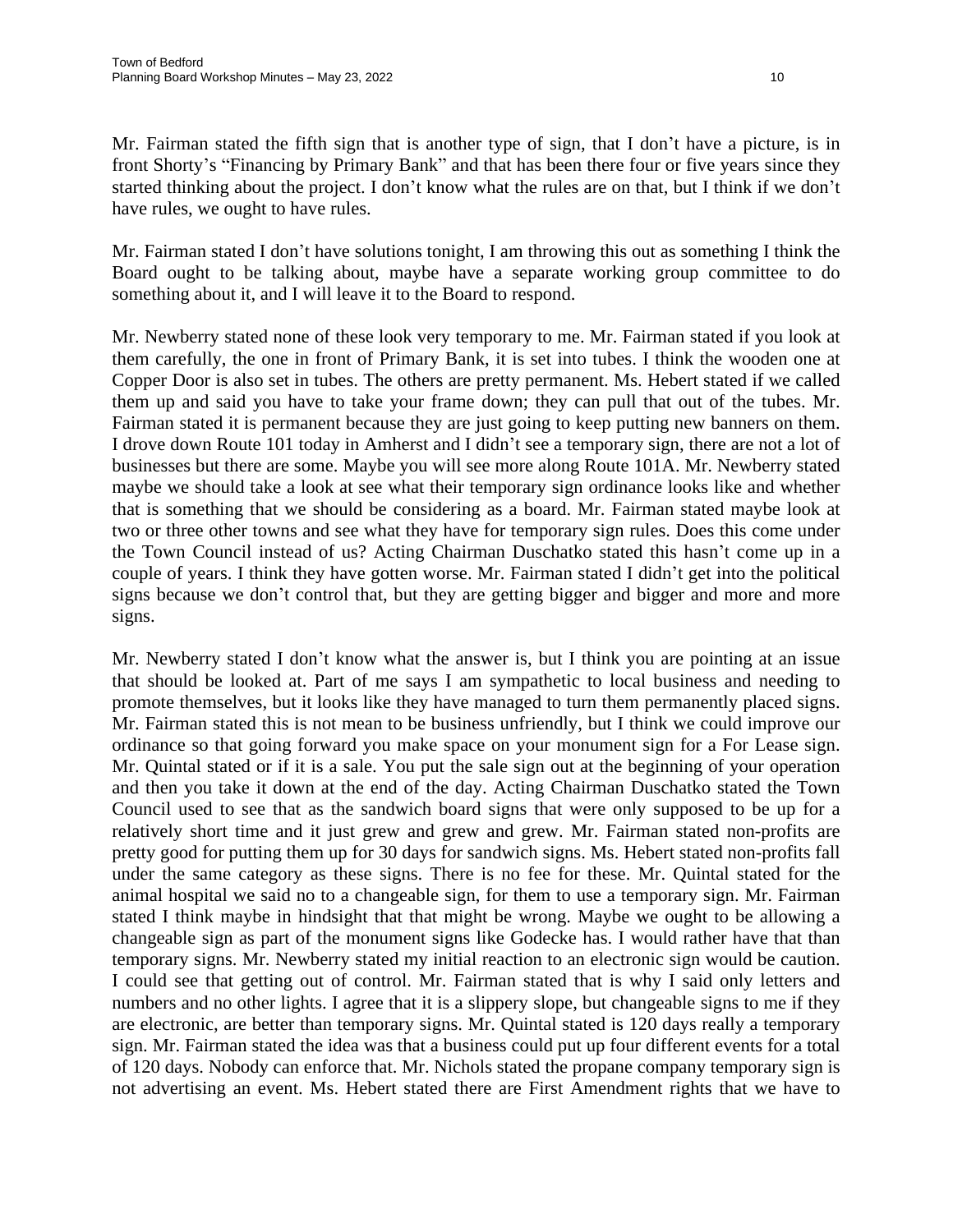cautious about when we are working with a sign ordinance. Technically if you have to read the sign and you truly have to read the sign to determine whether or not it is allowed, it can be argued that that is a violation someone's First Amendment rights. We look at that special even definition very broadly, and what might be an event to you, might not be an event to someone else. We can't regulate signs based on what they say; it has to be size, dimension, appearance, color, lighting, design standards. Ms. Malcolm asked temporary signs are not controlled by those same guidelines? Ms. Hebert responded they are, which is why we interpret special events very broadly. And we have to treat not-for-profits the same as commercial enterprises in Bedford and everybody gets the same amount of temporary signage for the same number of days.

Mr. Quintal stated I think if a regulatory change came into effect where it was during your operating hours only, they would get tired of going out there to hang that sign every morning and taking it down every night. Ms. Hebert stated it would require a lot of enforcement though. Mr. Quintal stated what about the Police Department. Ms. Hebert responded they don't typically assist with the sign enforcement. Mr. Quintal stated but they drive around enough so they would notice. Put it on a list and bring the list over every day.

Ms. Hebert stated staff can put together an analysis of how our neighboring communities regulate temporary signs and we can look at size, number of days, location, etc. Mr. Quintal stated it should be a regional thing because we want Route 101 to look the same no matter when you go from town to town. Ms. Hebert stated we are fairly strict. We are constantly policing those smaller yard signs. Sometimes you have a special event and somebody sticks 20 signs along Route 101; we get word of that and we are out there pulling them from the right-of-way. It is a constant battle. They are kind of like flowers where they pop up daily. These sort of semipermanent temporary signs we can look at how other communities handle something like that because this is different than from those yard signs that you see along the roads.

Mr. Nichols asked those sign sizes fall within the size guidelines? Ms. Hebert responded yes, up to 32 square feet. Mr. Newberry stated the square footage may be a part of the issue also because you have a 32 square foot sign, you are not going to be able to put that up on bamboo stakes. Ms. Harris stated it makes it harder to remove. Mr. Quintal stated on the other hand we don't want to restrict our commerce. Mr. Fairman stated I don't think that the Ace Hardware sign would lose anything if it was 25 percent of the size, or a third of the size. The non-profits put up the sandwich board signs and they are fairly effective unless they put too much on them, but if you do them right, they are effective. You don't need a great big sign to let somebody know that Ace Hardware is there.

Ms. Harris stated we will put together an analysis of what is going on in neighboring communities.

#### **III. Adjournment:**

**MOTION by Ms. Malcolm to adjourn at 8:33 p.m. Mr. Fairman duly seconded the motion. Vote taken – all in favor. Motion carried.**